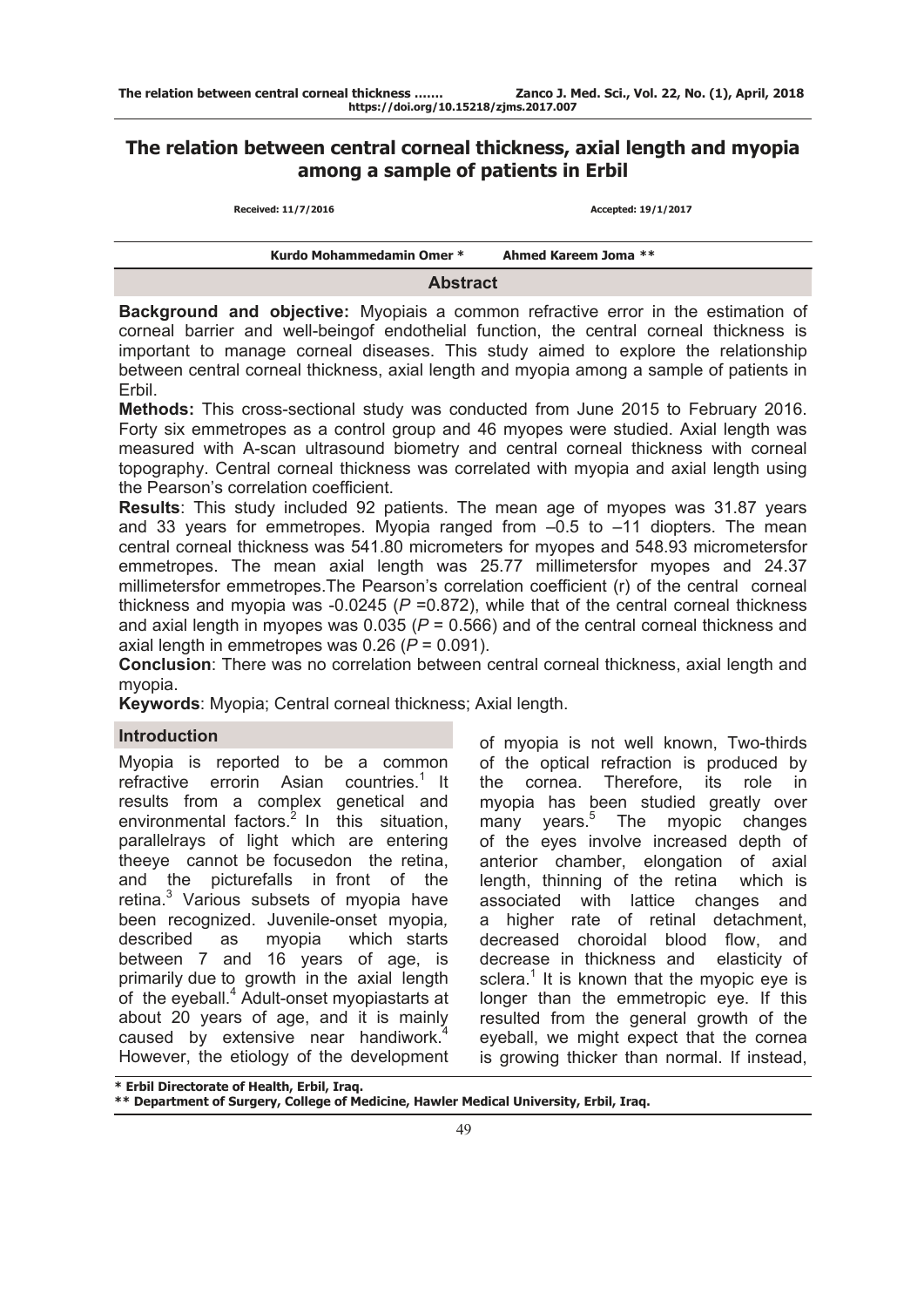| The relation between central corneal thickness |                                        | Zanco J.N |
|------------------------------------------------|----------------------------------------|-----------|
|                                                | https://doi.org/10.15218/zjms.2017.007 |           |

the mechanism behind myopic eye enlargement is similar to that of balloon inflation, the expectation will be thinner cornea than normal according to the stretching theory.<sup>5</sup> It has been reported that central corneal thickness (CCT) is a well-known indicator of corneal health. In the estimation of the corneal barrier and endothelial functional well-being, CCT is important to assess and manage corneal diseases.<sup>6</sup> Furthermore, CCT is an indicator of corneal rigidity and it affects the accuracy of measuring the intraocular pressure. In addition, CCT values are highly important during the pre-operative assessment of patients undergoing corneal refractive surgeries. These values are also helpful in the decision making as for whether or not to perform surgery, the type of suggested procedure, and the rate of complications after surgery.<sup>1</sup> Studies that were undertaken to explore the effect of refractive errors on CCT have revealed conflicting results. Some studies have reported that myopic patients have a thicker  $CCT<sup>7</sup>$  Others have found that CCT is thinner in myopic eyes, $8-11$  while some studies have reported no association between central corneal thickness and degree of myopia. $12-22$  The results of this study will help the refractive surgeons how to evaluate and choose the type of the refractive surgeries like the laser in situ keratomileusis and photorefractive keratectomy for myopic patients and to assess the risk of postoperative complications. The purpose of this study was to determine the correlation between central corneal thickness, axial length and myopia.

## **Methods**

### **Design of the study:**

A hospital based cross-sectional study (with a control group) was conducted in ophthalmology department of Erbil and Rizgary teaching hospitals in Erbil city from June 2015 to February 2016. 92 consecutive patients were enrolled in the study. Patients were divided into an

The inclusion criteria included adults 18 years of age or older, patients with normal visual acuity for the emmetropic group and patients with spherical myopia from - 0.50 and greater for the myopic group. The exclusion criteria included subjects with active ocular or corneal disease and corneal dystrophies, patients who had been treated previously for glaucoma and ocular hypertension, diabetics or other systemic disease possibly affecting the corneal thickness, eyes with keratoconus as demonstrated by corneal topography, previous corneal or ocular surgery and contact lens use for 2 weeks in case of soft lenses and 3 weeks for hard lenses before examination were excluded. Complete ophthalmic evaluation and slit lamp (Topcon, Tokyo optical CO., LTD. Japan) examination was done for all patients. Manifest refraction was done for all patients by Auto kerato-refractometer K.R8800 (Topcon Corporation, Japan). The axial length of both eyes was measured by using ultrasonic A scan AL -6000 (Honda electronics CO., LTD, Japan) after installation of a drop of tetracaine 0.5% into each eye. Corneal topography was done by using Galilei G4 [dual scheimpflug analyzer] (Ziemer ophthalmic systems AG allmendstrasse 11 CH-2562 port, Switzerland) for measuring central corneal thickness. Galilei measurements were obtained as per the manufacturer's instructions. The patient was comfortably sat with chin fully placed on the chin rest and forehead against the strap. The patient looked at the target (red spot) and allowed to blink. The device was brought in focus by aligning the measurement head of the Galilei. Alignment was considered correct when the red cross passed through the white spots and the single red line touch the corneal epithelium. The iris was seen in sharp focus on the screen. The patient was asked to blink once, open the eye wide and the reading was taken.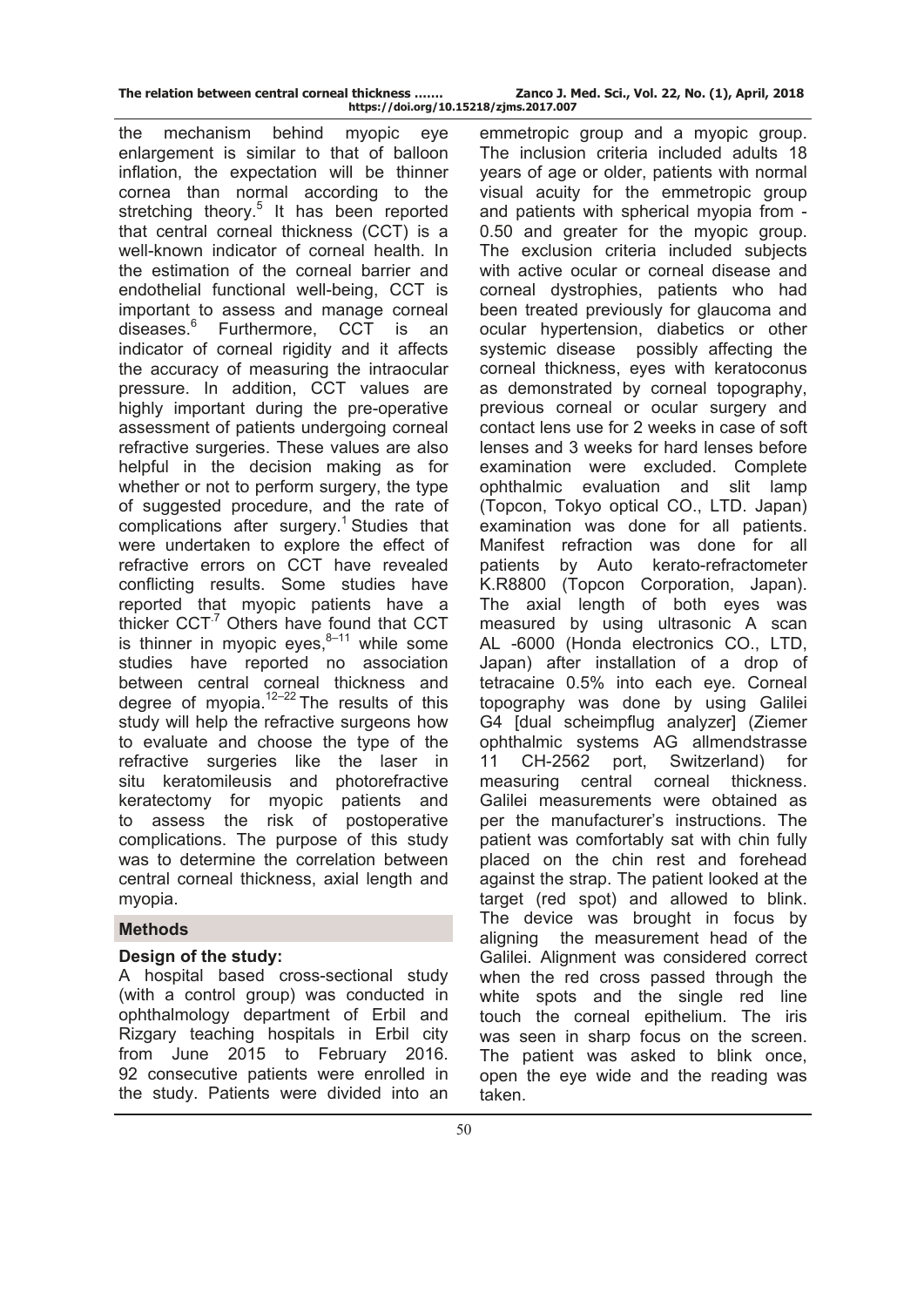| The relation between central corneal thickness | Zanco J. Med. Sci., Vol. 22, No. (1), April, 2018 |  |  |
|------------------------------------------------|---------------------------------------------------|--|--|
| https://doi.org/10.15218/zjms.2017.007         |                                                   |  |  |

#### **Ethical issue:**

The study was approved by the Research Ethics Committee of the College of Medicine of Hawler Medical University and verbal informed consent was taken from each participant before being enrolled in the study.

#### **Statistical analysis**:

The data were entered and analyzed using the statistical package for the social sciences computer program (version 21). The calculated descriptive statistics were tabulated by mean and standard deviation (SD). The correlation between CCT, axial length and myopia was studied using Pearson's correlation co-efficient (r-value more than 0.7 was considered as strong correlation). Student t-test was used to

**Table 1:** Characteristics of study patients.

compare means from two independent groups and statistical significance is assumed at the *P* <0.05 level.

#### **Results**

A total of 92 patients (184 eyes) were recruited for the study; 46 patients were myopes and 46 patients were controls. There were 48 female patients and 44 male patients. Patients in the age group 19 to 49 years in myopic patients and 19-50 in emmetropic group were included in the study. The mean age was 31.87 years (SD 7.99, median 31 years) in myopic group and 33 years (SD 8.08, median 33yrs) in emmetropic group (Table 1). The distribution of patients according to the degree of myopia is shown in Figure 1.

|                | <b>Myopic group</b> |
|----------------|---------------------|
| No of nationts |                     |

|                 | <b>Myopic group</b> | <b>Control group</b> |
|-----------------|---------------------|----------------------|
| No. of patients | 46                  | 46                   |
| Age             |                     |                      |
| Mean(SD)        | 31.87(7.99)         | 33(8.08)             |
| Median          | 31.00               | 33                   |
| Range(years)    | 19-49               | 19-50                |
| <b>Gender</b>   |                     |                      |
| Male            | 22                  | 22                   |
| Female          | 24                  | 24                   |



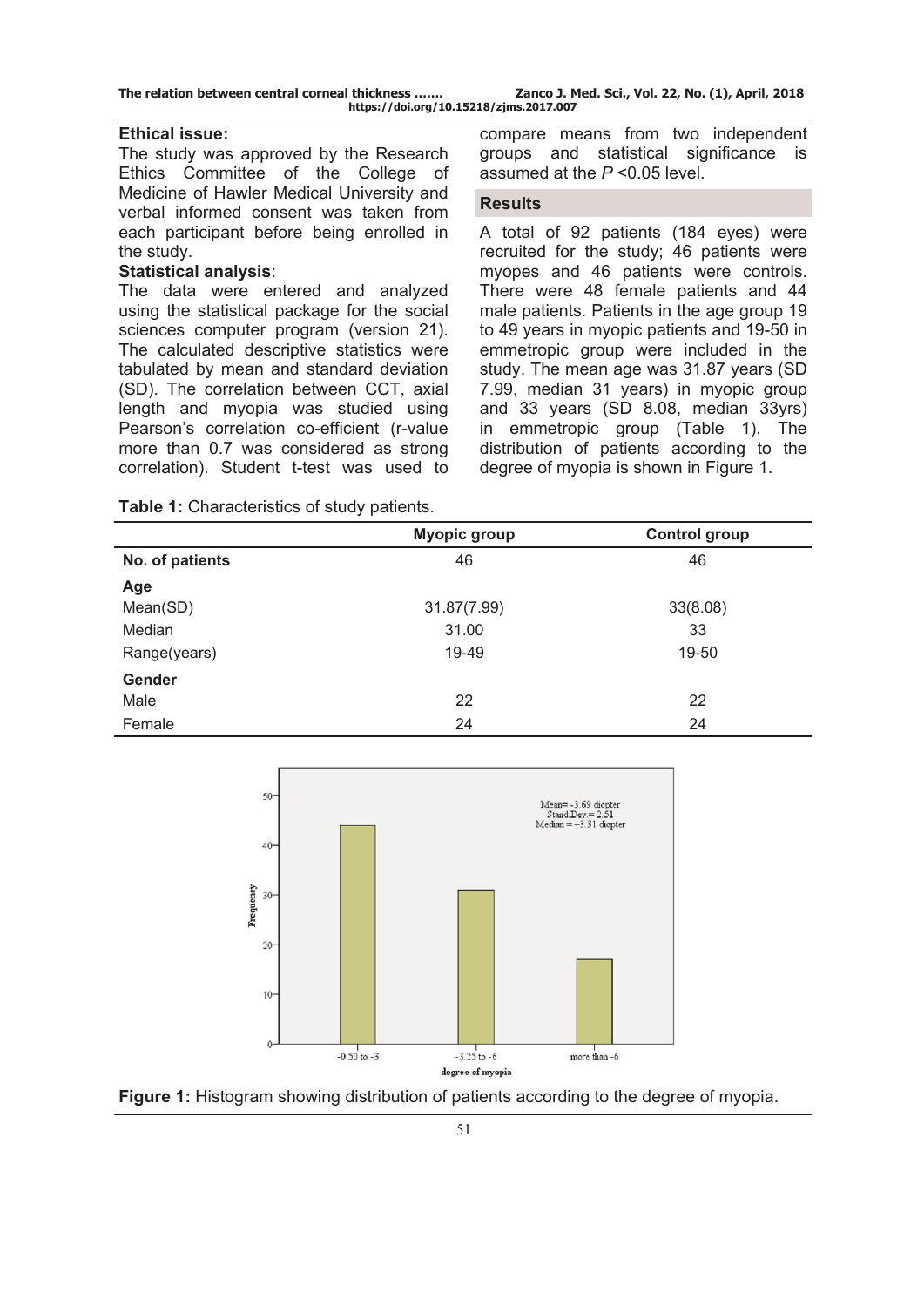| The relation between central corneal thickness | Zanco J. Med. Sci., Vol. 22, No. (1), April, 2018 |  |
|------------------------------------------------|---------------------------------------------------|--|
| https://doi.org/10.15218/zjms.2017.007         |                                                   |  |

CCT was split into groups (Table 2). 48 of the 92 myopic eyes had a CCT range of 500 – 549 micrometers and 36 of 92 emmetropic eyes had a CCT range of 500 – 549 micrometers. Table 3 summarizes the features of CCT and axial length in patients. In the myopic group, the mean CCT was 541.8*m*m (SD 40.09, range 432-619 mm, median 540.25 mm) and the mean axial length was 25.77 millimeters (mm) (SD 1.55, range 23.26 – 28.78 mm, median 25.42 mm). In the emmetropic group, the mean CCT was 548.93 mm (SD 38.87, range 467–626 mm, median 547*m*m) and the mean axial length was 24.37 mm (SD 0.95, range 22.06 – 25.83 mm, median 24.60 mm).

The difference between the two CCT means was statistically significant (p<0.05, students t-test) and the difference between the two axial means was statistically significant (*P* <0.05, Students t-test). The correlation between CCT, axial length and myopia was analyzed using the Pearson's Correlation Coefficient. There was no significant correlation between CCT and axial length in myopes, r = 0.035, *P*=0.566 and there was no significant correlation between CCT and axial length in emmetropes, r =0.26, *P*=0.091.There was no significant correlation between CCT and degree of myopia, r = -0.024, *P* = 0.872 (Table 4).

**Table 2:** Distribution of eyes by degree of central corneal thickness.

| <b>CCT(micrometer)</b> | No. of myopic eyes | No. of emmetropic eyes |
|------------------------|--------------------|------------------------|
| Less than 500mm        | 14                 | 12                     |
| $500 - 549$ mm         | 48                 | 36                     |
| $550 - 600$ mm         | 24                 | 35                     |
| More than 600 mm       | 6                  | 9                      |
| Total                  | 92                 | 92                     |

**Table 3:** Characteristics of CCT and axial length in patients.

|                          | <b>Myopic group</b> | <b>Emmetropic group</b> |
|--------------------------|---------------------|-------------------------|
| <b>CCT(micrometer)</b>   |                     |                         |
| Mean(SD)                 | 541.80(40.09)       | 548.93(38.87)           |
| Median                   | 540.25              | 547.0                   |
| Range                    | $432 - 619$         | $467 - 626$             |
| Axial length(millimeter) |                     |                         |
| Mean(SD)                 | 25.77(1.55)         | 24.37(0.95)             |
| Median                   | 25.42               | 24.60                   |
| Range                    | 23.26 - 28.78       | $22.06 - 25.83$         |

**Table 4:** Correlation between CCT, axial length and myopia.

| <b>Pearson's correlation analysis</b> | <b>Correlation co-efficient</b> | P value |
|---------------------------------------|---------------------------------|---------|
| CCT and myopia                        | $-0.0245$                       | 0.872   |
| CCT and axial length in myopes        | 0.035                           | 0.566   |
| CCT and axial length in emmetropes    | 0.26                            | 0.091   |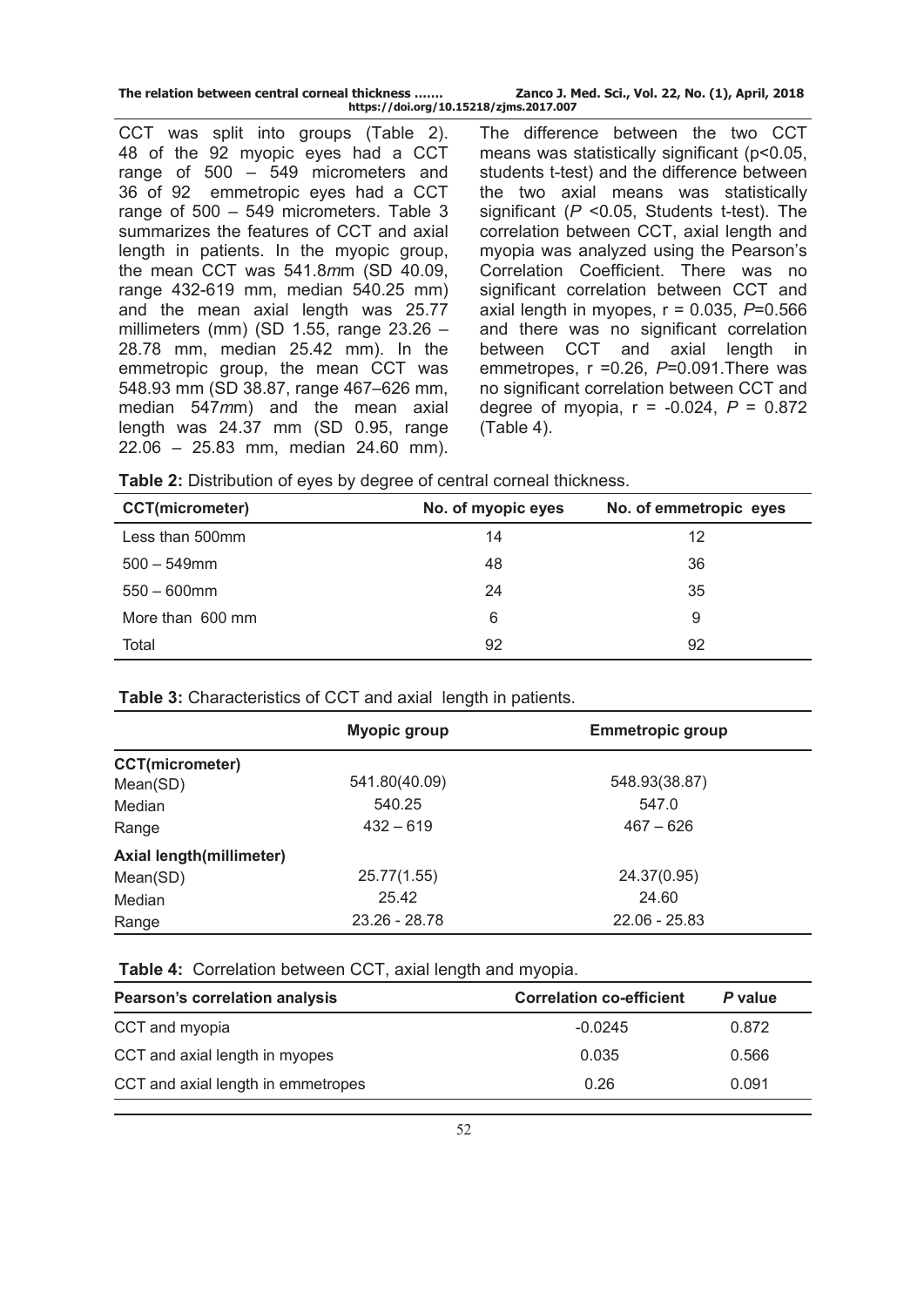| The relation between central corneal thickness | Zanco J. Med. Sci., Vol. 22, No. (1), April, 2018 |  |
|------------------------------------------------|---------------------------------------------------|--|
| https://doi.org/10.15218/zjms.2017.007         |                                                   |  |

### **Discussion**

Although numerous investigators have studied the effect of refractive error on CCT investigators, conflicting results have been found. Myopia increases with advancing age. In the United States, the prevalence of myopia varies in different age groups, it's about 3% among children 5 to 7 years old age, 8% among 8 to 10 years age group, 14% among 11 to 12 years age group, and among those aged 12 to 17 years it is about 25%. In particular racial groups, a similar trend has been recognized, however the percentages may differ in each age group.<sup>4</sup> During progression of myopia the eyeball is elongated. This progression makes the eyeball become longer also makes the sclera to become thinner $^{23-25}$  and the posterior part of sclera is involved more significantly.<sup>26,27</sup> In addition to the fact that the anterior chamber is deeper in higher myopia<sup>28</sup> there are dimensional alterations in the anterior segment during progression of myopia, but they are not well documented. Goss and his colleagues $^{29}$  have found flatter corneal surfaces in eyes with deeper vitreous cavities. If the whole corneal size is not increased, we suppose that the cornea becomes thinner in a similar manner to sclera during progression of myopia. However, in our study we didn't find any statistically significant relation between central corneal thickness and myopia (Pearson r = -0.0245*P* =0.872). This finding agrees with the most of the earlier studies.<sup>12-22</sup> According to such findings, we consider that if the stretching process is actually active, the thinning is likely to be restricted only to the sclera and the cornea is not involved. The current study has the limitation that we measured CCT in the morning and there are studies that investigated the diurnal changes of corneal thickness with various techniques. One of these studies is by Muller-Treiber et al.<sup>30</sup>who studied the diurnal variations with the optical low coherence reflectometry (OLCR) pachymeter, and reported that the cornea is thickest in the morning and

about 5 micrometer lower in the late afternoon. The inconclusive findings of earlier studies could be clarified by each of the following factors: low reproducibility of pachymeters, inexperienced examiners, racial and genetic variations in CCT, the effect of contact lenses, deficiency of high myopic subjects, the difference in exclusion criteria and small sample sizes. In our study, we used corneal topography which is the most precise instrument nowadays for measuring corneal thickness than older instruments which were used by previous studies. There looks to be no general agreement regarding the relation between CCT and axial length. The present study showed no association between CCT and axial length. This result agrees with a conclusion by Oliveira et al.<sup>20</sup> who reported no association between CCT and axial length in American patients. In addition, Mitsugu Shimmyo et al. $31$  who studied ocular parameters of 1084 eyes. They didn't find a statistically significant correlation between CCT and axial length. They also analyzed the subgroups by gender, age and race, but failed to find a significant association. In contrary, Chang et al. $10$  showed that eyes with greater axial lengths have significant thinner CCTs. They considered that the cornea became thinner as its surface area is increased, and decreased corneal thickness might be anticipated as the axial length of the eye increases. Their subpopulation is possibly very small to give a reliable relation between CCT and axial length in the whole population. Myopia may become a progressing problem in the future as its prevalence is increasing. Investigations in Japan, Iceland, Denmark and North American native populations have found that the prevalence of myopia is increasing. Therefore, in the future years there will be a higher rate of refractive surgeries for correction of myopia. There is a general agreement that with Lasik, the cornea should not be thinned further than a given value. Therefore, the measurement of corneal thickness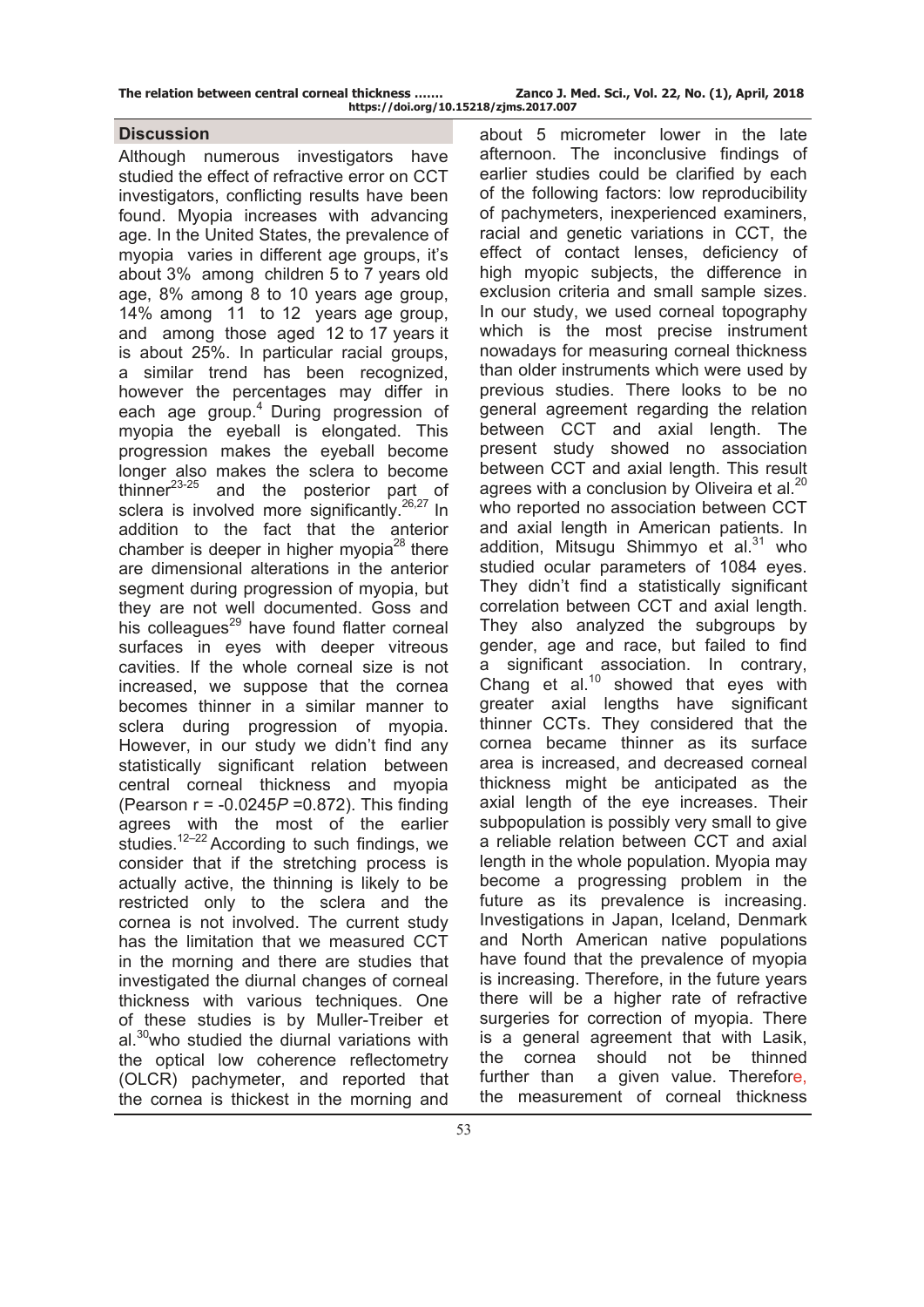**The relation between central corneal thickness ……. Zanco J. Med. Sci., Vol. 22, No. (1), April, 2018 https://doi.org/10.15218/zjms.2017.007**

is necessary before surgery.

#### **Conclusion**

In our study, we didn't find significant relations between central corneal thickness, axial length and the level of myopia. Our findings add to the fact that CCT and axial lengthare independent elements and are not related to other ocular parameters. Therefore, we consider that the central corneal thickness is not involved with the growth changes in ocular tunics of myopic patients. We recommend that in the future studies the central corneal thickness to be measured in the late afternoon to avoid the diurnal variation in corneal thickness.

#### **Competing interests**

The authors declare that they have no competing interests.

#### **References**

- 1. [Al-Mezaine HS](http://www.ncbi.nlm.nih.gov/pubmed/?term=Al-Mezaine%20HS%5BAuthor%5D&cauthor=true&cauthor_uid=18587538), [Al-Obeidan S,](http://www.ncbi.nlm.nih.gov/pubmed/?term=Al-Obeidan%20S%5BAuthor%5D&cauthor=true&cauthor_uid=18587538) [Kangave](http://www.ncbi.nlm.nih.gov/pubmed/?term=Kangave%20D%5BAuthor%5D&cauthor=true&cauthor_uid=18587538)  [D](http://www.ncbi.nlm.nih.gov/pubmed/?term=Kangave%20D%5BAuthor%5D&cauthor=true&cauthor_uid=18587538), [Sadaawy A](http://www.ncbi.nlm.nih.gov/pubmed/?term=Sadaawy%20A%5BAuthor%5D&cauthor=true&cauthor_uid=18587538), [Wehaib TA](http://www.ncbi.nlm.nih.gov/pubmed/?term=Wehaib%20TA%5BAuthor%5D&cauthor=true&cauthor_uid=18587538), [Al-Amro SA](http://www.ncbi.nlm.nih.gov/pubmed/?term=Al-Amro%20SA%5BAuthor%5D&cauthor=true&cauthor_uid=18587538). The relationship between central corneal thickness and degree of myopia among Saudi adults. J Int Ophthalmol 2009; 29(5):373-8.
- 2. Kanski JJ, Browling B, Nischal K, Pearson A. Clinical ophthalmology: A systematic approach. 7<sup>th</sup>ed. Edinburgh: Elsevier Saunders; 2011. P.812.
- 3. Snell RS, Lemp MA. Clinical anatomy of the eye.2<sup>nd</sup>ed. USA: Blackwell Science; 1998. P.204.
- 4. Zorab RA, Straus H, Arturo C, Tanaka S, Ray J, Veen B, et al. Basic and Clinical Science Course. Clinical optics section 3. San Francisco, USA: American academy of ophthalmology; 2011. p.118.
- 5. Elias A,Giridhar A, Mahhesh G, Bhat S, Kumar R. Central corneal thickness and relating factors. KJ Ophthalmol 2009; 56(2):149-53.
- 6. Mishima S. Corneal thickness. Surv Ophthalmol 1968; 13:57-96.
- 7. Kunert KS, Bhartiya P, Tandon R, Dada T, Christian H, Vajpayee RB. Central corneal thickness in Indian patients undergoing LASIK for myopia. J Refract Surg 2003; 19:378-9.
- 8. Von-Bahr G. Corneal thickness: its measurement and changes. Am J Ophthalmol 1956; 42:251- 66.
- 9.Chang SW, Tsai IL, Hu FR, Lin LK, Shih FY. The cornea in young myopic adults. Br J Ophthalmol 2001; 85:916.
- 10. Chang SW, Tsai IL, Hu FR, Lin LL, Shih YF. The cornea in young myopic adults. Br J Ophthalmol 2001; 85:961-70.
- 11. Srivannaboon S. Relationship between corneal thickness and level of myopia. J Med Assoc Thai 2002; 85:162-6.
- 12. European Glaucoma Prevention Study Group, Pfeiffer N, Torri V, Miglior S, Zeyen T, Adamsons I, Cunha-Vaz J. Central corneal thickness in the European Glaucoma Prevention Study. Ophthalmology 2007; 114: 454-9.
- 13. Chen YC, Kasuga T, Lee HJ, Lee SH, Lin SY. Correlation between central corneal thickness and myopia in Taiwan. Kaohsiung J Med Sci 2014; 30:  $20 - 4$
- 14. Garcia-Medina M, Garcia-Medina JJ, Garrido-Fernandez P, Galvan-Espinosa J, Martin-Molina J, Garcia-maturana C, et al. Central corneal thickness,intraocular pressure and degree of myopia in an adult myopic population aged 20 to 40 years in southeast Spain:determination and relationships. Clin Ophthalmol 2011; 5:249-58.
- 15.Tanaka HM, Mori ES, Maia N, Freitas D, Campos M, Chamon W. Corneal thickness in high myopes. Invest Ophthalmol Vis Sci 1996; 37:2566.
- 16. Price FW, Koller DL, Price MO. Central corneal pachymetry in patients undergoing laser in situ keratomileusis. Ophthalmology 1999; 106:2216- 20.
- 17. Cho P, Lam C. Factors affecting the central corneal thickness of Hong Kong Chinese. Curr Eye Res 1999; 18:368-74.
- 18. Liu Z, Pflugfelder SC. The effects of long-term contact lens wear on corneal thickness, curvature, and surface regularity. Ophthalmology 2000; 107:105-11.
- 19. Aghaian E, Choe JE, Lin S, Stamper RL. Central corneal thickness of Caucasians, Chinese, Hispanics, Filipinos, African Americans, and Japanese in a glaucoma clinic. Ophthalmology 2004; 111:2211-9.
- 20. Oliveira C, Tello C, Liebmann J, Ritch R. Central corneal thickness is not related to anterior scleral thickness or axial length. J Glaucoma 2006; 15:190–4.
- 21. Fam HB, How AC, Baskaran M, Lim KL, Chan YH, Aung T. Central corneal thickness and its relationship to myopia in Chinese adults. Br J Ophthalmol 2006; 90:1451-3.
- 22. Pfeiffer N, Torri V, Miglior S, Zeyen T, Adamsons I, Cunha-Vaz J. The European Glaucoma Prevention Study Group. Central corneal thickness in the European Glaucoma Prevention Study. Ophthalmology 2009; 114:454-9.
- 23. Lin LL, Shih YF, Tsai CB, Chen CJ, Lee LA, Hung PT,et al. Epidemiologic study of ocular refraction among schoolchildren in Taiwan in 1995. Optom Vis Sci 1999; 76:275-81.
- 24. Funata M, Tokoro T. Scleral change in experimentallymyopic monkeys. Graefes Arch Clin Exp Ophthalmol 1990; 228:174-9.
- 25. Phillips JR, McBrien NA. Form deprivation myopia: elastic properties of sclera. Ophthalmic Physiol Opt 1995; 15:357-62.